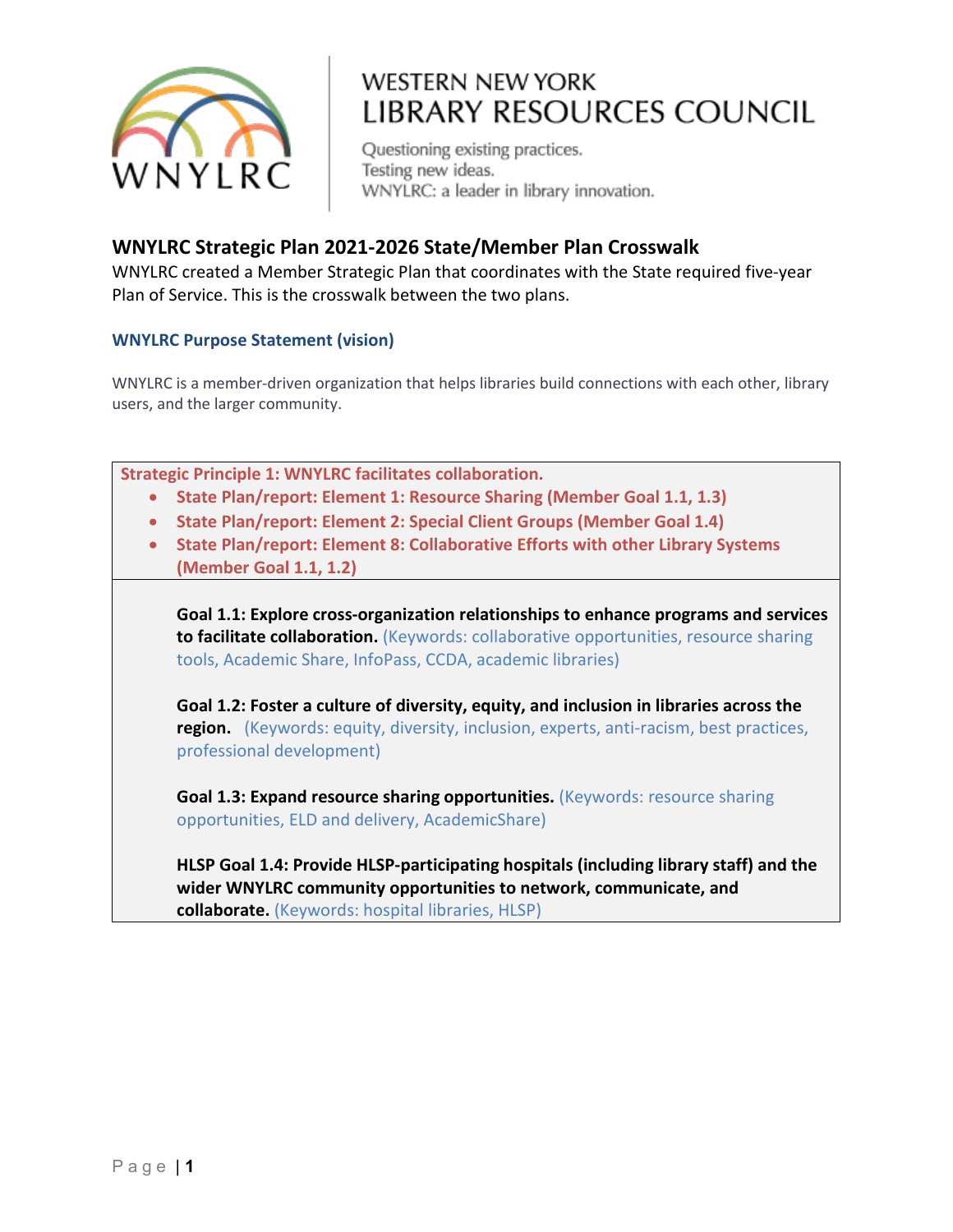

Questioning existing practices. Testing new ideas. WNYLRC: a leader in library innovation.

**Strategic Principle 2: WNYLRC embraces experimentation.**

- **State Plan/Report: Element 1: Resource Sharing (Member Goal 2.2, 2.3, 2.4)**
- **State Plan/Report: Element 4: Consulting and Development Services (Member Goal 2.1)**
- **State Plan/Report: Element 5: Coordinated Services for Members (Member Goal 2.1, 2.2, 2.4)**

**Goal 2.1: Expand and improve expert advisory/user services.** (Keywords: consulting, expert and advisory services, Ask the Lawyer, Ask the HR Expert, Ask Us 24/7, experimentation)

**Goal 2.2: Expand and improve digital platform services.** (Keywords: institutional repository, digital services, projects, experimentation, connectivity)

**Goal 2.3: Explore new digital equity initiatives.** (Keywords: coalition-building, digital equity challenges, communities, internet connectivity, devices, knowledge building)

**Goal 2.4: Explore new initiatives with members through pilot testing.** (Keywords: Grants to members, unique projects, experimentation, innovation, pilot projects)

**Strategic Principle 3: WNYLRC cultivates learning.**

- **State Plan/Report: Element 2: Special Clients Groups (Member Goal 3.2)**
- **State Plan/Report: Element 3: Professional Development and Training (Member Goal 3.1)**

**Goal 3.1: Provide professional development opportunities.** (Keywords: professional development to members, LIS students, library staff, learning opportunities)

**Goal 3.2: Support professional development opportunities for WNYLRC staff growth and success.** (Keywords: professional development for staff, learning opportunities)

**HLSP Goal 3.3: Provide HLSP-participating hospitals and associated library staff access to expert assistance and guidance through consultations, services, and training regarding health information.** (Keywords: HLSP, hospital libraries)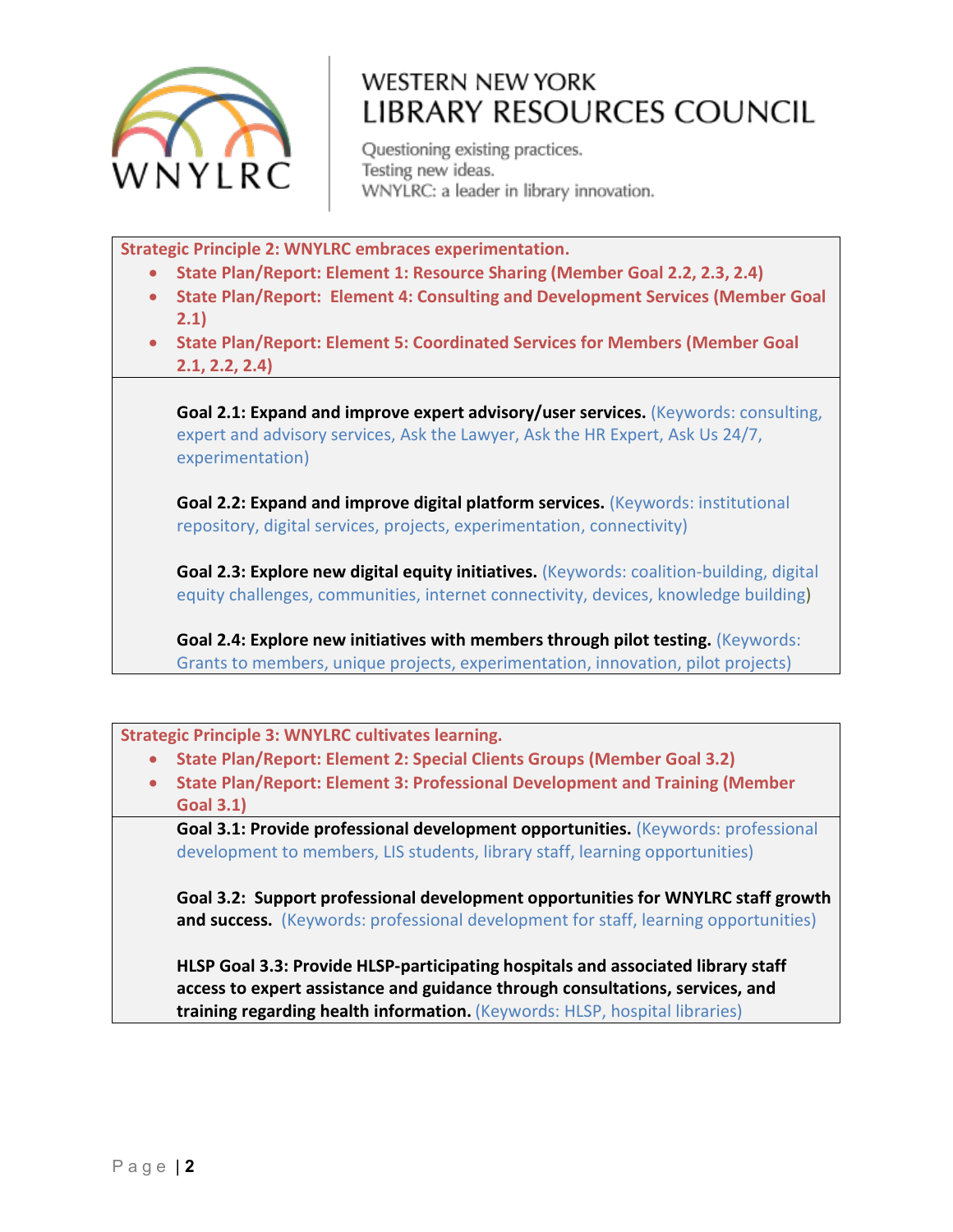

Questioning existing practices. Testing new ideas. WNYLRC: a leader in library innovation.

**Strategic Principle 4: WNYLRC advocates for libraries.**

• **State Plan/Report: Element 6: Awareness and Advocacy (Member Goal 4.1, 4.2, 4.3, 4.4)**

**Goal 4.1: Advocate for library funding.** (Keywords: funders and relationships, awareness, grant opportunities, statewide, advocacy)

**Goal 4.2: Promote the value of libraries.** (Keywords: relevance, value, non-library organizations, funders, policy makers)

**Goal 4.3: Promote librarianship as a profession and librarians as experts.** (Keywords: profession, marketing plan, elevate profile)

**Goal 4.4: Elevate the roles of all people working in libraries.** (Keywords: importance of all library roles, events and training, facilitated discussions)

**Strategic Principle 5: WNYLRC builds community.**

- **State Plan/Report: Element 7: Communications Among Member Libraries or Member Library Systems (Member Goal 5.1, 5.2, 5.3, 5.4)**
- **State Plan/Report: Element 8: Collaborative Efforts with Other Library Systems (Member Goal 5.5)**

**Goal 5.1: Ensure communication channels meet library and library system needs.** (Keywords: collaboration, software, working space, communication, networking, LIS students)

**Goal 5.2: Facilitate community engagement.** (Keywords: highlighting members, LIS students, stakeholders, member libraries and library systems, non-library organizations)

**Goal 5.3: Support and engage with the next generation of information professionals.** (Keywords: LIS students, internships, mentoring)

**Goal 5.4: Create a community that fosters diversity, equity, inclusion, accessibility, and anti-racism principles.** (Keywords: promoting and training for diversity, equity and anti-racism, diverse workforces, best practices for libraries and library systems, non-library organizations)